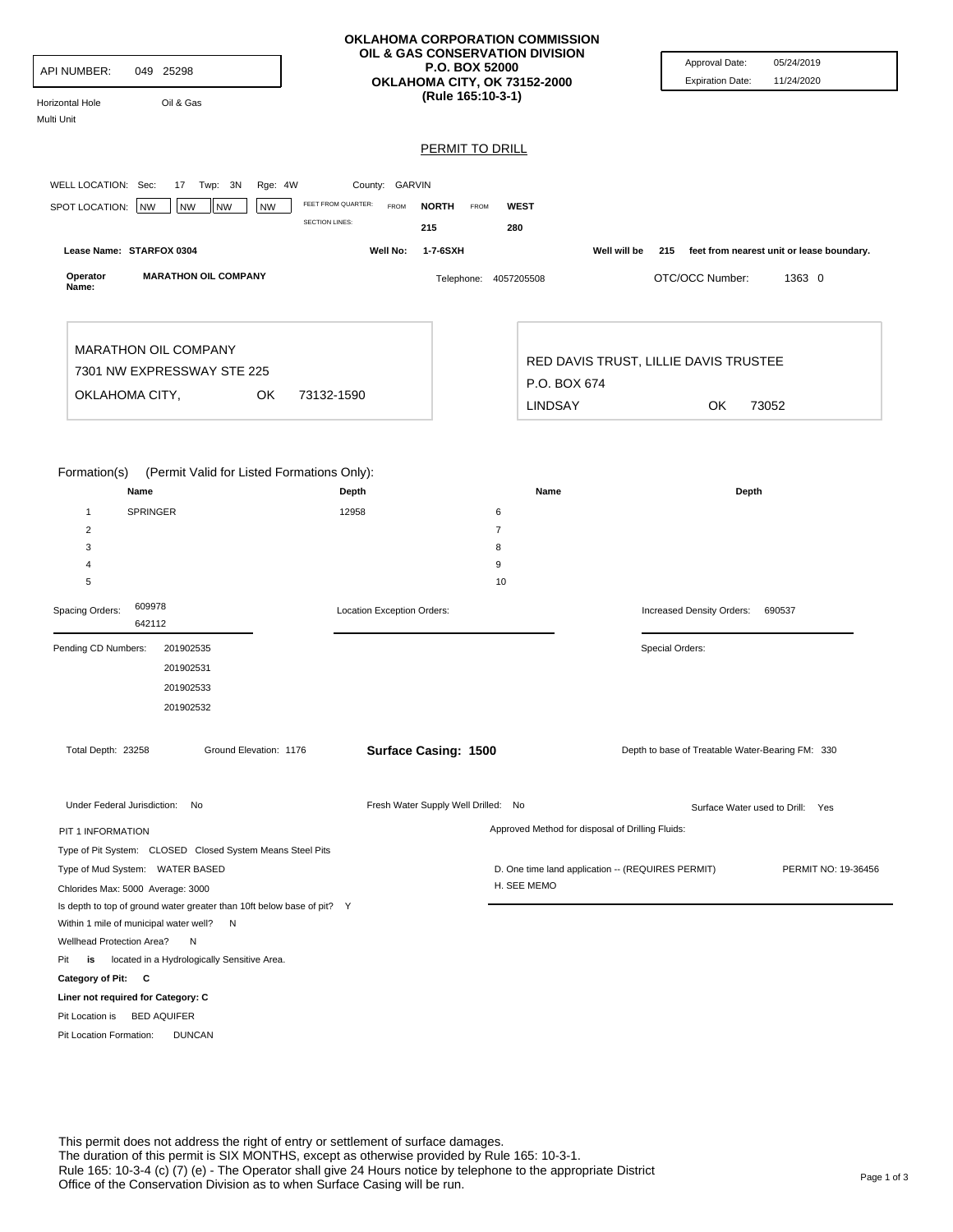PIT 2 INFORMATION Type of Pit System: CLOSED Closed System Means Steel Pits Type of Mud System: OIL BASED Pit **is** located in a Hydrologically Sensitive Area. **Category of Pit: C Liner not required for Category: C** Pit Location is BED AQUIFER Chlorides Max: 300000 Average: 200000 Is depth to top of ground water greater than 10ft below base of pit? Y Within 1 mile of municipal water well? N Wellhead Protection Area? N

Pit Location Formation: DUNCAN

## HORIZONTAL HOLE 1

| Sec 06 Twp 3N Rge 4W County GARVIN                           |  |  |  |  |  |     |  |  |
|--------------------------------------------------------------|--|--|--|--|--|-----|--|--|
| Spot Location of End Point: NE NW NE NE                      |  |  |  |  |  |     |  |  |
| Feet From: NORTH 1/4 Section Line:                           |  |  |  |  |  | 50  |  |  |
| Feet From: EAST 1/4 Section Line:                            |  |  |  |  |  | 800 |  |  |
| Depth of Deviation: 12496                                    |  |  |  |  |  |     |  |  |
| Radius of Turn: 382                                          |  |  |  |  |  |     |  |  |
| Direction: 355                                               |  |  |  |  |  |     |  |  |
| Total Length: 10162                                          |  |  |  |  |  |     |  |  |
| Measured Total Depth: 23258                                  |  |  |  |  |  |     |  |  |
| True Vertical Depth: 12958                                   |  |  |  |  |  |     |  |  |
| End Point Location from Lease.<br>Unit, or Property Line: 50 |  |  |  |  |  |     |  |  |

| Notes:                      |                                                                                                                                                                                                                                                 |
|-----------------------------|-------------------------------------------------------------------------------------------------------------------------------------------------------------------------------------------------------------------------------------------------|
| Category                    | Description                                                                                                                                                                                                                                     |
| DEEP SURFACE CASING         | 5/14/2019 - G71 - APPROVED; NOTIFY OCC FIELD INSPECTOR IMMEDIATELY FOR ANY LOSS<br>OF CIRCULATION OR FAILURE TO CIRCULATE CEMENT TO SURFACE ON CONDUCTOR OR<br>SURFACE CASING                                                                   |
| <b>HYDRAULIC FRACTURING</b> | 5/14/2019 - G71 - OCC 165:10-3-10 REQUIRES:                                                                                                                                                                                                     |
|                             | 1) PRIOR TO COMMENCEMENT OF HYDRAULIC FRACTURING OPERATIONS FOR HORIZONTAL<br>WELLS, NOTICE GIVEN FIVE BUSINESS DAYS IN ADVANCE TO OFFSET OPERATORS WITH<br>WELLS COMPLETED IN THE SAME COMMON SOURCE OF SUPPLY WITHIN 1/2 MILE;                |
|                             | 2) WITH NOTICE ALSO GIVEN 48 HOURS IN ADVANCE OF HYDRAULIC FRACTURING ALL<br>WELLS TO BOTH THE OCC CENTRAL OFFICE AND LOCAL DISTRICT OFFICES, USING THE<br>"FRAC NOTICE FORM" FOUND AT THE FOLLOWING LINK:<br>OCCEWEB.COM/OG/OGFORMS.HTML; AND, |
|                             | 3) THE CHEMICAL DISCLOSURE OF HYDRAULIC FRACTURING INGREDIENTS FOR ALL WELLS<br>TO BE REPORTED TO FRACFOCUS WITHIN 60 DAYS AFTER THE CONCLUSION THE<br>HYDRAULIC FRACTURING OPERATIONS, USING THE FOLLOWING LINK: FRACFOCUS.ORG                 |
| INCREASED DENSITY - 690537  | 5/14/2019 - G75 - 7-3N-4W<br>X609978 SPRG<br>3 WELLS<br>MARATHON OIL CO.<br>1-29-2019                                                                                                                                                           |
| <b>MEMO</b>                 | 5/14/2019 - G71 - PIT 1 & 2 - CLOSED SYSTEM=STEEL PITS PER OPERATOR REQUEST: PIT 2 -<br>OBM TO VENDOR. OBM CUTTINGS PER DISTRICT                                                                                                                |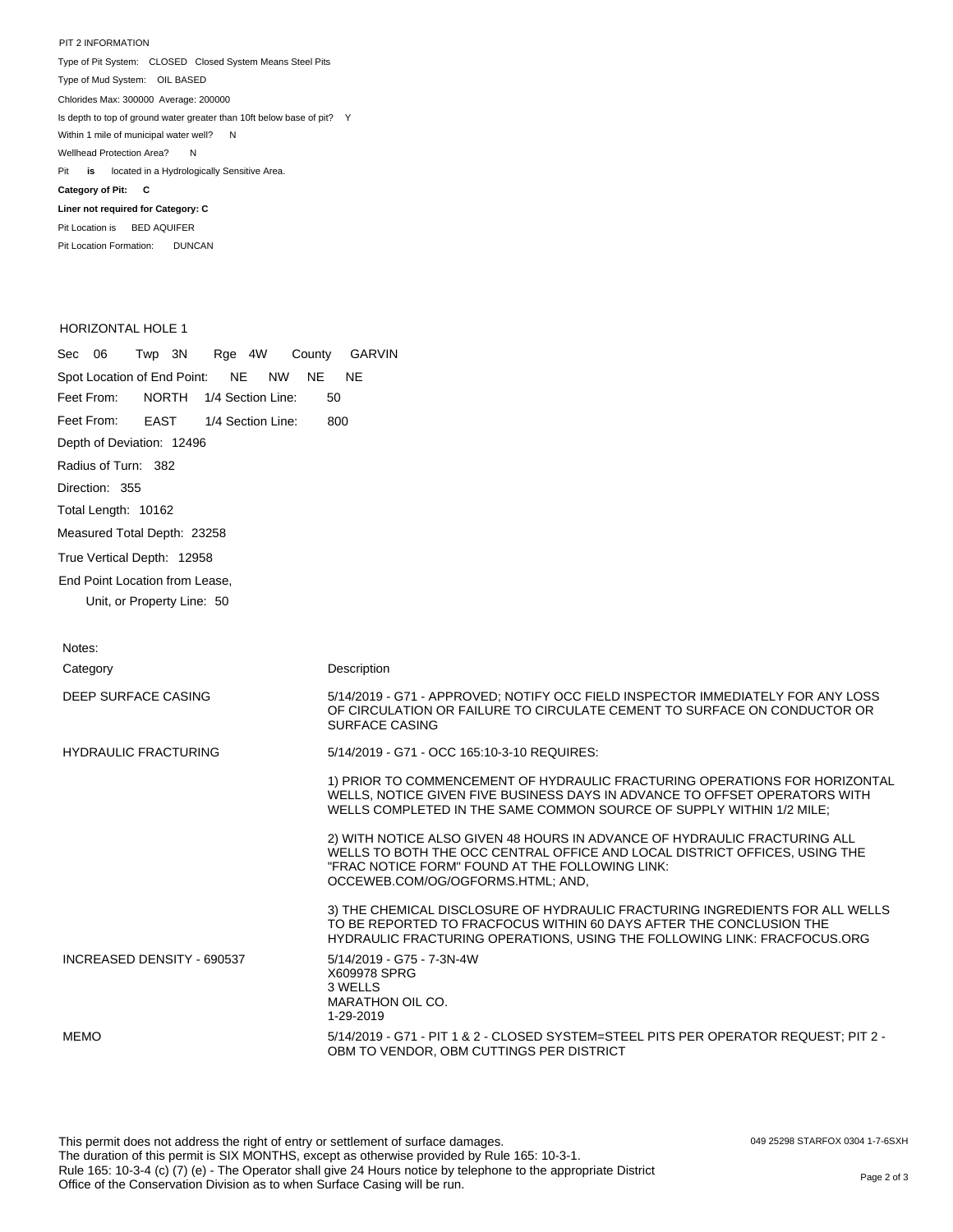| Category               | Description                                                                                                                                                                                                                                                                 |
|------------------------|-----------------------------------------------------------------------------------------------------------------------------------------------------------------------------------------------------------------------------------------------------------------------------|
| PENDING CD - 201902531 | 5/14/2019 - G75 - 6-3N-4W<br>X201902532 SPRG<br>2 WELLS<br>NO OP. NAMED<br>REC 5-21-2019 (P. PORTER)                                                                                                                                                                        |
| PENDING CD - 201902532 | 5/14/2019 - G75 - (640)(HOR) 6-3N-4W<br>EXT 671679 SPRG. OTHERS<br>POE TO BHL NLT 660' FB<br>REC 5-21-2019 (P. PORTER)                                                                                                                                                      |
| PENDING CD - 201902533 | 5/14/2019 - G75 - (I.O.) 7 & 6-3N-4W<br>EST MULTIUNIT HORIZONTAL WELL<br>X609978/642112 SPRG 7-3N-4W<br>X201902532 SPRG 6-3N-4W<br>50% 7-3N-4W<br>50% 6-3N-4W<br>NO OP. NAMED<br>REC 5-21-2019 (P. PORTER)                                                                  |
| PENDING CD - 201902535 | 5/14/2019 - G75 - (I.O.) 7 & 6-3N-4W<br>X609978/642112 SPRG 7-3N-4W<br>X201902532 SPRG 6-3N-4W<br>COMPL. INT. (7-3N-4W) NCT 165' FSL, NCT 0' FNL, NCT 660' FEL<br>COMPL. INT. (6-3N-4W) NCT 0' FSL, NCT 165' FNL, NCT 660' FEL<br>NO OP. NAMED<br>REC 5-21-2019 (P. PORTER) |
| SPACING - 609978       | 5/14/2019 - G75 - (640) 7-3N-4W<br>EXT 404073 SPRG. OTHERS **                                                                                                                                                                                                               |
|                        | ** S/B EXT 404073 SPRG, OTHERS & EXT 590255 OTHERS;                                                                                                                                                                                                                         |
| SPACING - 642112       | 5/14/2019 - G75 - NPT 609978 TO EXT 590255 OTHERS                                                                                                                                                                                                                           |